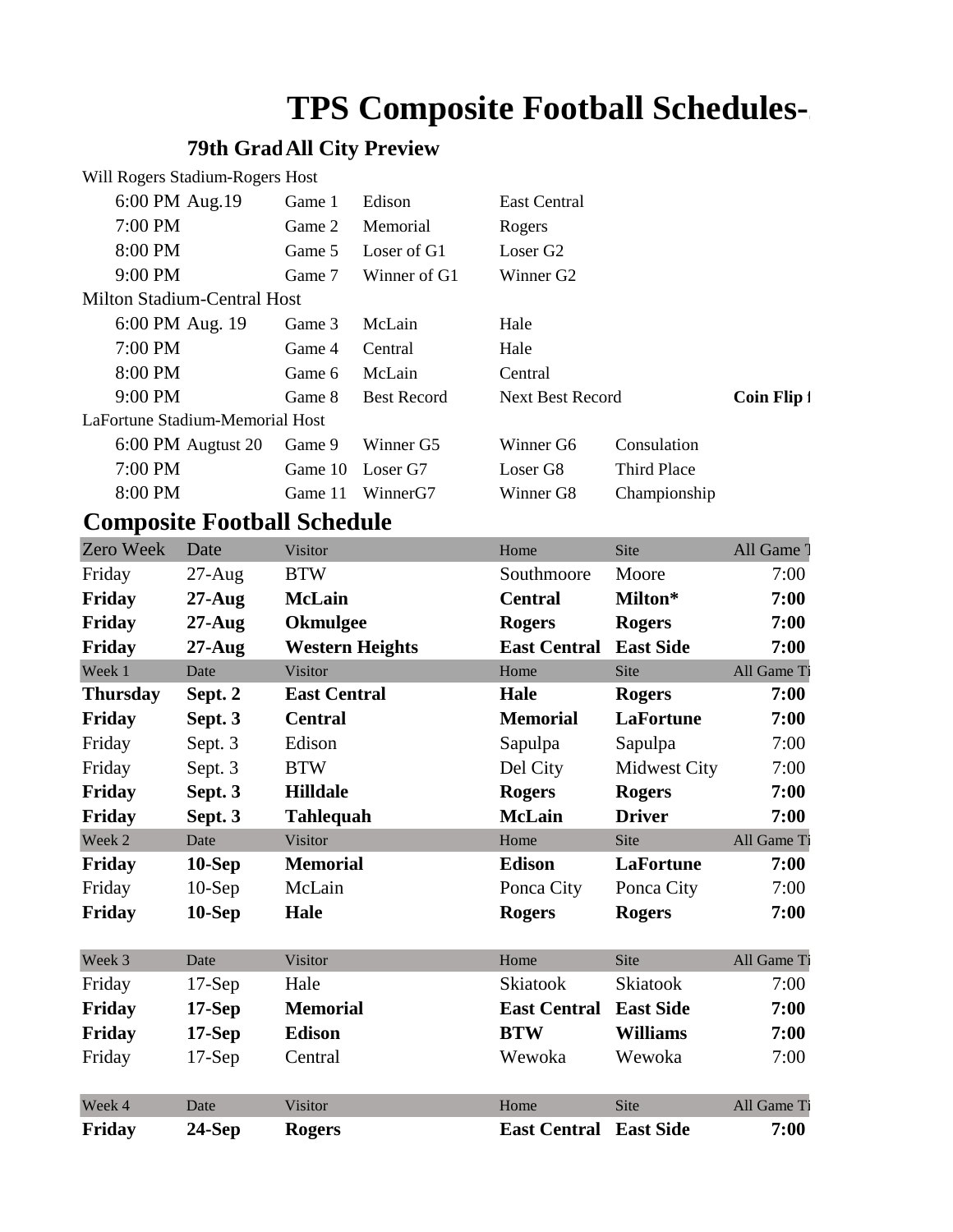| Friday          | $24-Sep$      | Hale                | Collinsville        | Collinsville        | 7:00        |
|-----------------|---------------|---------------------|---------------------|---------------------|-------------|
| Friday          | $24-Sep$      | Memorial            | Sapulpa             | Sapulpa             | 7:00        |
| Friday          | $24-Sep$      | <b>BTW</b>          | Choctaw             | Choctaw             | 7:00        |
| Friday          | $24-Sep$      | McLain              | Sallisaw            | Sallisaw            | 7:00        |
| Friday          | $24-Sep$      | <b>Vinita</b>       | <b>Central</b>      | Milton*             | 7:00        |
| Friday          | $24-Sep$      | Coweta              | <b>Edison</b>       | <b>LaFortune</b>    | 7:00        |
| Week 5          | Date          | Vistor              | Home                | <b>Site</b>         | All Game Ti |
| Friday          | $1-Oct$       | <b>East Central</b> | McAlester           | McAlester           | 7:00        |
| Friday          | 1-Oct         | McLain              | Poteau              | Poteau              | 7:00        |
| Friday          | 1-Oct         | Central             | <b>Holland Hall</b> | <b>Holland Hall</b> | 7:00        |
| Friday          | $1-Oct$       | Memorial            | Claremore           | Claremore           | 7:00        |
| Friday          | 1-Oct         | <b>Tahlequah</b>    | Hale                | <b>Rogers</b>       | 7:00        |
| Friday          | 1-Oct         | <b>Shawnee</b>      | <b>Edison</b>       | <b>LaFortune</b>    | 7:00        |
| <b>Thursday</b> | <b>30-Sep</b> | Coweta              | <b>Rogers</b>       | <b>Rogers</b>       | 7:00        |
| Friday          | $1-Oct$       | <b>Bartlesville</b> | <b>BTW</b>          | <b>Williams</b>     | 7:00        |

| Week 6          | Date          | <b>Visitor</b>      | Home                | Site                | All Game Ti |
|-----------------|---------------|---------------------|---------------------|---------------------|-------------|
| Friday          | 8-Oct         | <b>East Central</b> | Coweta              | Coweta              | 7:00        |
| Thursday        | 8-Oct         | Hale                | Pryor               | Pryor               | 7:00        |
| Friday          | 8-Oct         | Rogers              | Shawnee             | Shawnee             | 7:00        |
| Friday          | 8-Oct         | Edison              | Kelley              | Kelley              | 7:00        |
| Friday          | 8-Oct         | <b>BTW</b>          | <b>Sand Springs</b> | <b>Sand Springs</b> | 7:00        |
| Friday          | 8-Oct         | <b>Ft. Gibson</b>   | <b>McLain</b>       | <b>Driver</b>       | 7:00        |
| Friday          | 8-Oct         | <b>Mannford</b>     | <b>Central</b>      | Milton*             | 7:00        |
| Friday          | 8-Oct         | <b>Glenpool</b>     | <b>Memorial</b>     | <b>LaFortune</b>    | 7:00        |
|                 | Date          | Vistor              | Home                | Site                | All Game    |
| Week 7          |               |                     |                     |                     |             |
| Thursday        | $14$ -Oct     | Central             | Veridigris          | Veridigris          | 7:00        |
| Thursday        | $14$ -Oct     | Hale                | Sapulpa             | Sapulpa             | 7:00        |
| <b>Thursday</b> | <b>14-Oct</b> | <b>Pryor</b>        | <b>Memorial</b>     | <b>LaFortune</b>    | 1:00        |
| <b>Thursday</b> | 14-Oct        | <b>Durant</b>       | <b>Edison</b>       | <b>LaFortune</b>    | 7:00        |
| <b>Thursday</b> | 14-Oct        | <b>Kelley</b>       | <b>Rogers</b>       | <b>Rogers</b>       | 7:00        |
| <b>Thursday</b> | 14-Oct        | <b>PC</b> West      | <b>BTW</b>          | <b>Williams</b>     | 7:00        |
| <b>Thursday</b> | 14-Oct        | <b>Shawnee</b>      | <b>East Central</b> | <b>East Side</b>    | 7:00        |

| Week 8 | Date      | Visitor      | Home                 | Site         | All Game |
|--------|-----------|--------------|----------------------|--------------|----------|
| Friday | $22$ -Oct | East Central | Bishop Kelley Kelley |              | 7:00     |
| Friday | $22$ -Oct | Rogers       | Durant               | Durant       | 7:00     |
| Friday | $22$ -Oct | Memorial     | Collinsville         | Collinsville | 7:00     |
| Friday | $22$ -Oct | Edison       | McAlester            | McAlester    | 7:00     |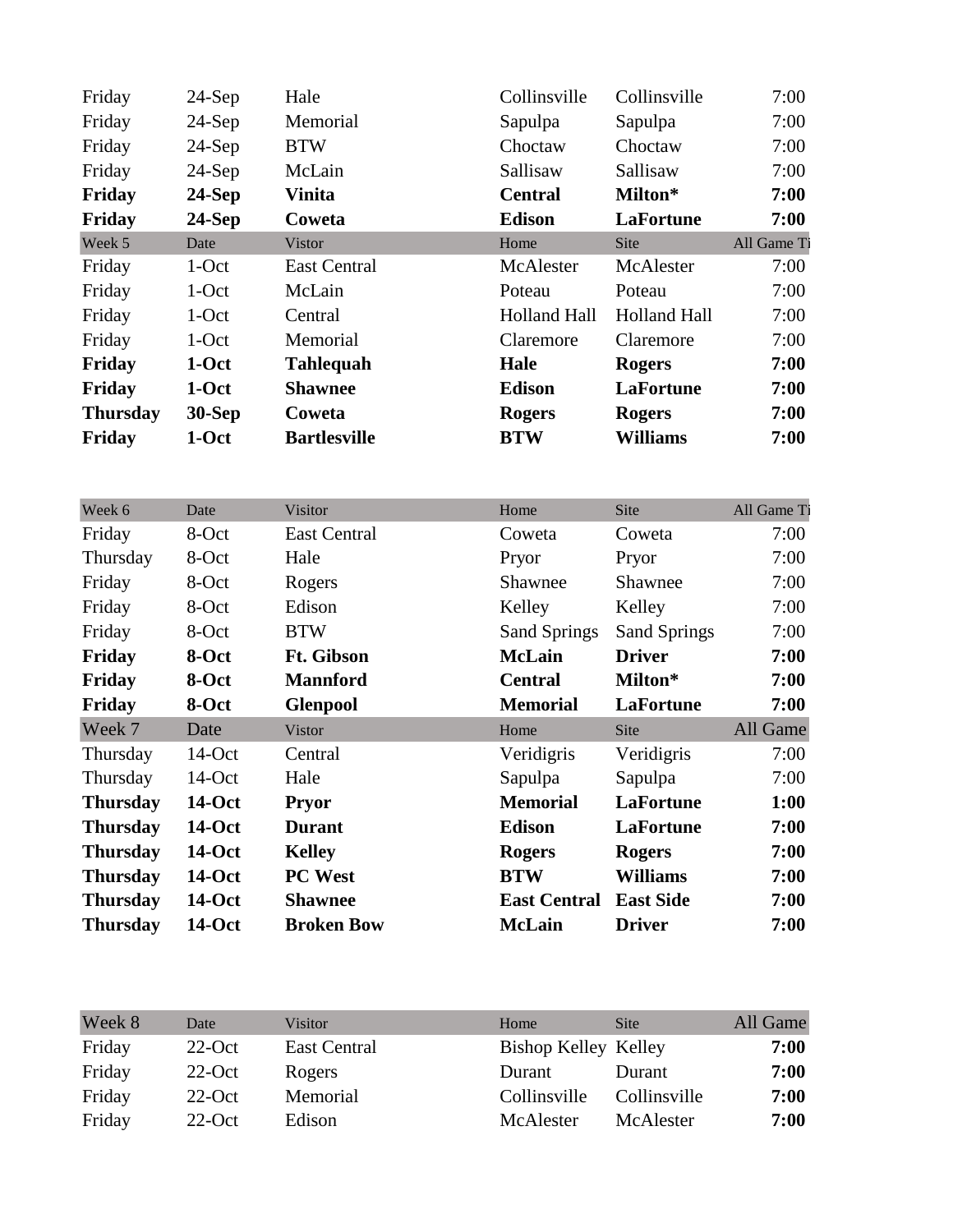| Friday | $22$ -Oct | McLain            | Stilwell       | Stilwell        | 7:00 |
|--------|-----------|-------------------|----------------|-----------------|------|
| Friday | $22-Oct$  | <b>Berryhill</b>  | <b>Central</b> | <b>Milton*</b>  | 7:00 |
| Friday | $22$ -Oct | <b>Claremore</b>  | Hale           | <b>Rogers</b>   | 7:00 |
| Friday | $22$ -Oct | <b>Ponca City</b> | <b>BTW</b>     | <b>Williams</b> | 7:00 |

| Week 9  | Home      | Visitor             | Home                | Site             | All Game Ti |
|---------|-----------|---------------------|---------------------|------------------|-------------|
| Friday  | $29$ -Oct | Hale                | Glenpool            | Glenpool         | 7:00        |
| Friday  | $29-Oct$  | <b>Edison</b>       | <b>Rogers</b>       | <b>Rogers</b>    | 7:00        |
| Friday  | $29-Oct$  | <b>Muskogee</b>     | <b>BTW</b>          | <b>Williams</b>  | 7:00        |
| Friday  | $29-Oct$  | McLain              | Hilldale            | Hilldale         | 7:00        |
| Friday  | $29-Oct$  | Central             | Inola               | Inola            | 7:00        |
| Friday  | $29-Oct$  | <b>Tahlequah</b>    | <b>Memorial</b>     | <b>LaFortune</b> | 7:00        |
| Friday  | $29-Oct$  | <b>Durant</b>       | <b>East Central</b> | <b>East Side</b> | 7:00        |
| Week 10 | Date      | <b>Visitor</b>      | Home                | Site             | All Game    |
| Friday  | $5-Nov$   | <b>East Central</b> | <b>Edison</b>       | <b>LaFortune</b> | 7:00        |
| Friday  | $5-Nov$   | <b>Memorial</b>     | Hale                | <b>Rogers</b>    | 7:00        |
| Friday  | $5-Nov$   | Rogers              | McAlester           | McAlester        | 7:00        |
| Friday  | $5-Nov$   | <b>Bixby</b>        | <b>BTW</b>          | <b>Williams</b>  | 7:00        |
| Friday  | $5-Nov$   | <b>Muldrow</b>      | <b>McLain</b>       | <b>Driver</b>    | 7:00        |
| Friday  | $5-Nov$   | <b>Jay</b>          | <b>Central</b>      | Milton*          | 7:00        |
|         |           |                     | .<br>. .            |                  |             |

**Milton\* This venue will change upon the completion of Central Stadium.**

# **Frontier Valley Conference**

| <b>Booker T. Washington Freshmen</b> |                              |           | <b>Carver 8th</b>        |
|--------------------------------------|------------------------------|-----------|--------------------------|
| Tuesday                              | 24-Aug FVC Preview @ Sapulpa |           | FVC Preview @ Sand Spr   |
| Thursday                             | 2-Sep Jenks Maroon           | Home-6:00 | Open                     |
| Thursday                             | 9-Sep Sapulpa Blue           | Home-7:15 | Sapulpa Blue             |
| Thursday                             | 16-Sep Sand Springs Gold     | Away      | Sand Springs Gold        |
| Thursday                             | 23-Sep Muskogee Green        | Home-7:15 | Muskogee Green           |
| Thursday                             | 30-Sep Bartlesville Blue     | Away      | <b>Bartlesville Blue</b> |
| Tuesday                              | 12-Oct Sapulpa Blue          | Away      | Sapulpa Blue             |
| Thursday                             | 21-Oct Sand Springs Gold     | Home-7:15 | Sand Springs Gold        |
| Thursday                             | 28-Oct Muskogee Green        | Away      | Muskogee Green           |
| Thursday                             | 4-Nov Bartlesville Blue      | Home-7:15 | <b>Bartlesville Blue</b> |

### **2021 Green Country MS Football Schedule**

| <b>Team</b>         | <b>Stadium</b>   | Team"          | <b>Stadium</b> | <b>Team</b>     | <b>Stadium</b> |
|---------------------|------------------|----------------|----------------|-----------------|----------------|
| <b>East Central</b> | <b>East Side</b> | Monroe         | <b>Driver</b>  | <b>Memorial</b> | Lafortune      |
| <b>Thoreau</b>      | LaFortune        | Webster        | <b>Milton</b>  | Hale            | <b>Rogers</b>  |
| Edison              | LaFortune        | <b>Central</b> | <b>Milton</b>  | <b>Rogers</b>   | <b>Rogers</b>  |
| <b>Week One</b>     | Visitor          |                | Home           | <b>Site</b>     |                |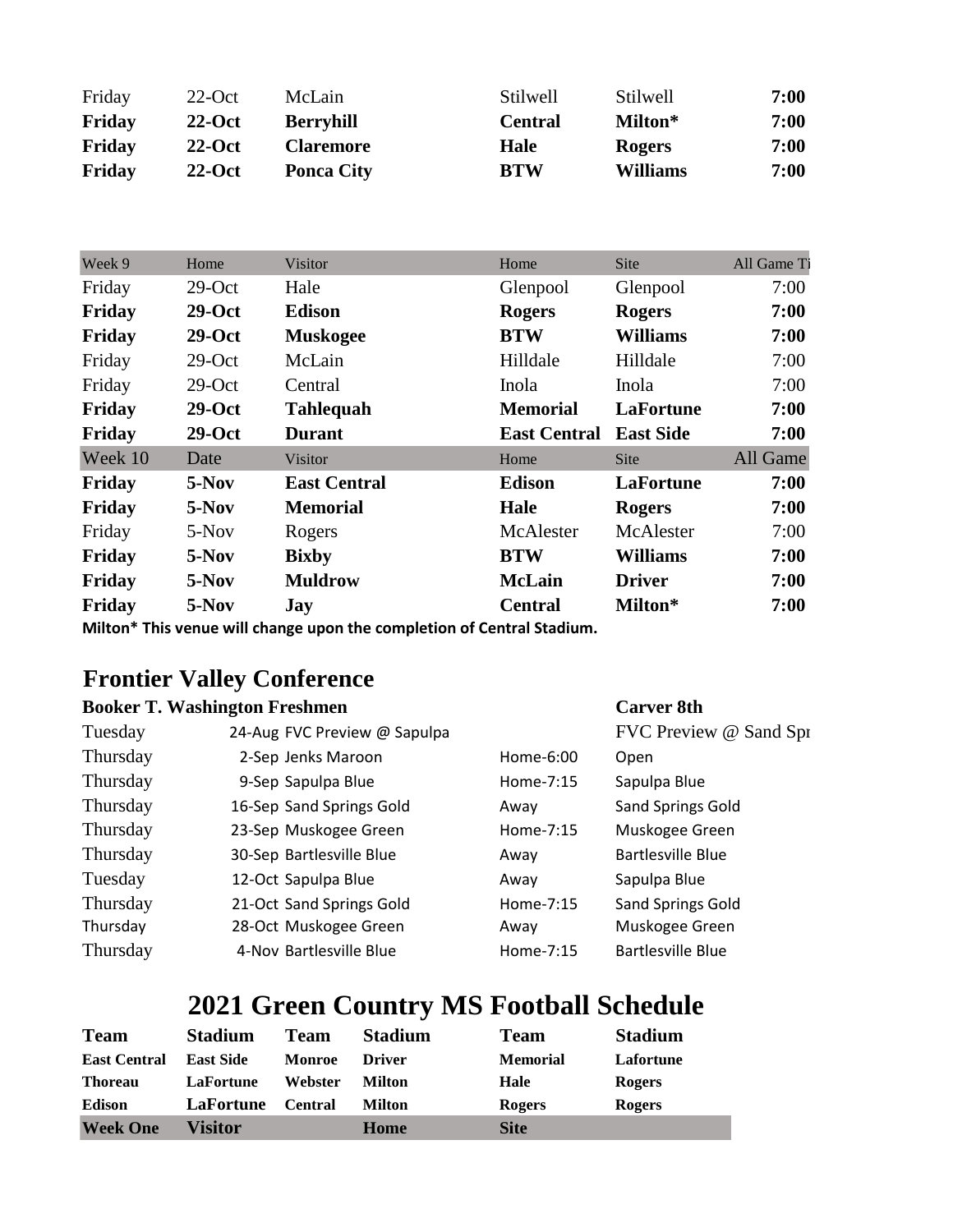| Sept. 9           | Central             | Webster             | Milton      | 6:00             |
|-------------------|---------------------|---------------------|-------------|------------------|
| Sept. 9           | East Central        | Thoreau             | Lafortune   | 6:00             |
| Sept. 9           | Edison              | Monroe              | Driver      | 6:00             |
| Sept. 9           | Hale                | Memorial-Host       | Lafortune   | 7:15             |
| <b>Week Two</b>   | <b>Visitor</b>      | Home                | <b>Site</b> |                  |
| Sept. 16          | Memorial            | Edison              | Lafortune   | 6:00             |
| Sept. 16          | East Central        | Monroe              | Driver      | 6:00             |
| Sept. 16          | Thoreau             | Central             | Milton      | 6:00             |
| Sept. 16          | Webster             | Rogers              | Rogers      | 6:00             |
| <b>Week Three</b> | <b>Visitor</b>      | Home                | <b>Site</b> |                  |
| Sept. 23          | Rogers              | East Central        | East Side   | 6:00             |
| Sept. 21          | Edison              | Webster             | Milton      | 6:00             |
| Sept. 23          | Thoreau             | Hale                | Rogers      | 7:15             |
| Sept. 23          | Monroe              | Memorial            | Lafortune   | 6:00             |
| <b>Week Four</b>  | <b>Visitor</b>      | Home                | <b>Site</b> |                  |
| Sept. 30          | Hale                | Monroe              | Driver      | 6:00             |
| Sept. 30          | Thoreau             | Edison              | Lafortune   | 6:00             |
| Sept. 30          | East Central        | Webster             | Milton      | 6:00             |
| Sept. 29          | Central             | Rogers              | Rogers      | 6:00             |
| <b>Week Five</b>  | <b>Visitor</b>      | Home                | <b>Site</b> |                  |
| Oct. 7            | Edison              | Central             | Milton      | 6:00             |
| Oct. 7            | Hale                | Rogers              | Rogers      | 6:00             |
| Oct. 7            | Thoreau             | Monroe              | Driver      | 6:00             |
| Oct. 7            | Webster             | Memorial            | Lafortune   | 6:00             |
| <b>Week Six</b>   | <b>Visitor</b>      | Home                | <b>Site</b> |                  |
| Oct. 12           | Memorial            | Thoreau             | Lafortune   | 6:00             |
| Oct. 12           | Hale                | Webster             | Milton      | 6:00             |
| Oct. 12           | Rogers              | Edison-Host         | Lafortune   | 7:15             |
| Oct. 12           | Central             | East Central        | East Side   | 6:00             |
| <b>Week Seven</b> | <b>Visitor</b>      | Home                | <b>Site</b> |                  |
| Oct. 21           | <b>East Central</b> | Hale                | Rogers      | 6:00             |
| Oct. 21           | Memorial            | Central             | Milton      | 7:15             |
| Oct. 21           | Monroe              | Rogers              | Rogers      | 7:15             |
| Oct. 21           | Thoreau             | Webster-Host        | Milton      | 6:00             |
| <b>Week Eight</b> | <b>Visitor</b>      | Home                | <b>Site</b> | <b>Week Nine</b> |
| Oct. 28           | Webster             | Monroe              | Milton      | $6:00$ Nov. 3    |
| Oct. 28           | Memorial            | Rogers-Host         | Rogers      | 6:00             |
| Oct. 28           | Central             | Hale                | Rogers      | 7:15             |
| Oct. 28           | Edison              | <b>East Central</b> | East Side   | 6:00             |

**For the playoff home and visitor will be determine by record, head to head or coin flip.**

| JVFB   | Visitor    | Home                | <b>Site</b>         | <b>Time</b> |
|--------|------------|---------------------|---------------------|-------------|
| 30-Aug | <b>BTW</b> | Bixby               | Bixby               | 6:00        |
| 27-Sep | EC         | <b>BTW</b>          | <b>BTW</b>          | 6:00        |
| 5-Oct  | <b>BTW</b> | <b>Bartlesville</b> | <b>Bartlesville</b> | 6:00        |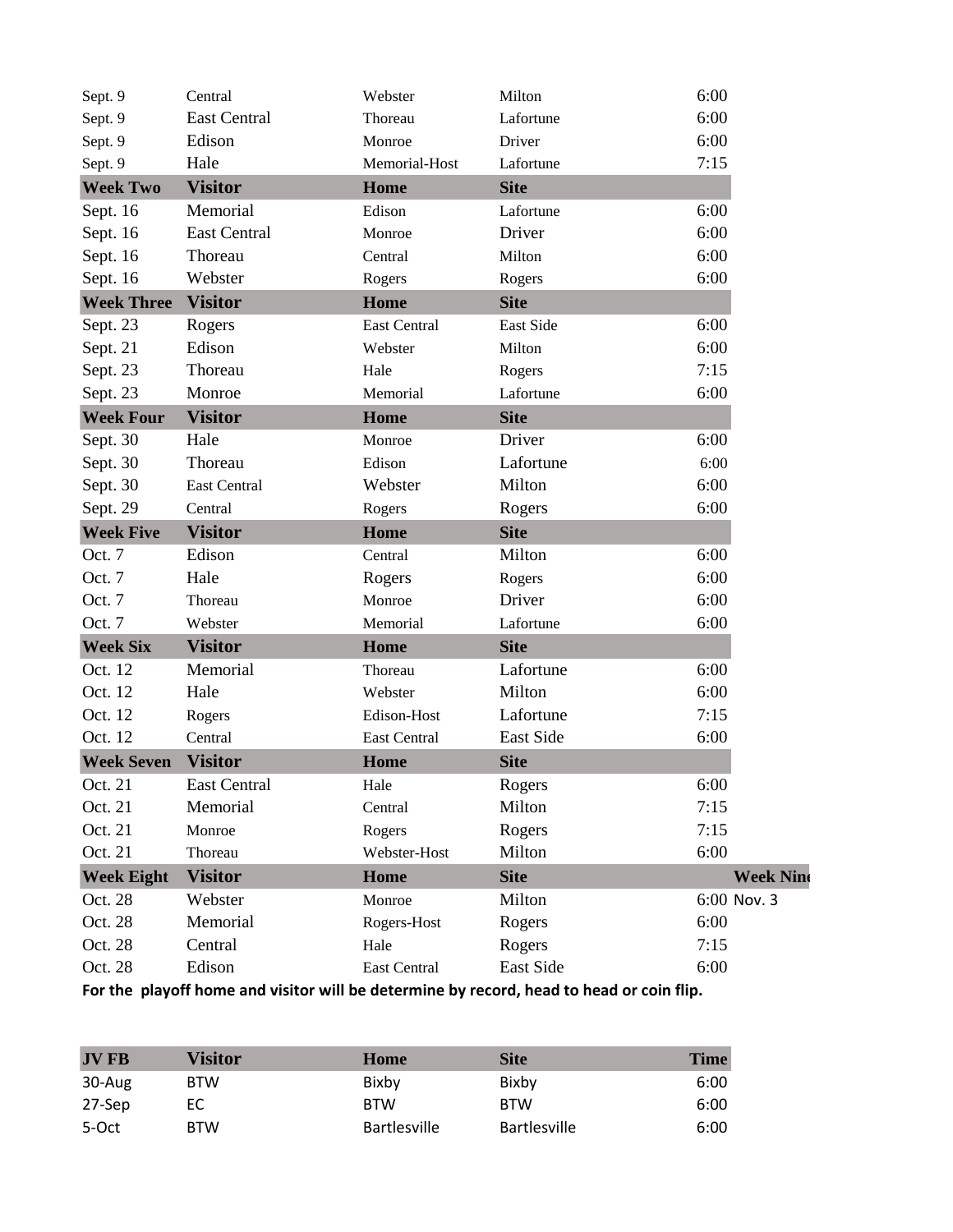| 11-Oct | <b>Sand Springs</b> | <b>BTW</b> | <b>BTW</b> | 6:00 |
|--------|---------------------|------------|------------|------|
| 18-Oct | Sapulpa             | <b>BTW</b> | <b>BTW</b> | 6:00 |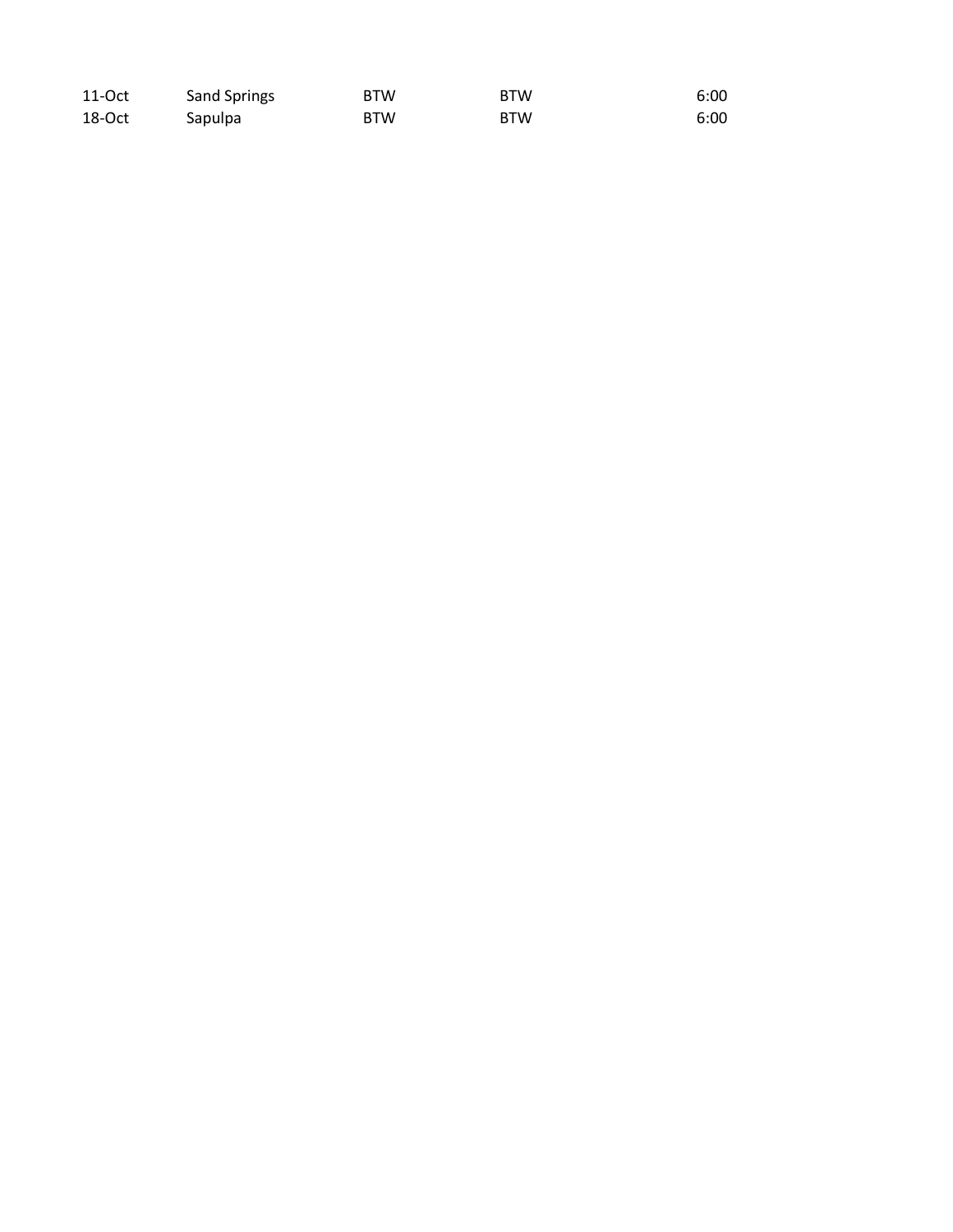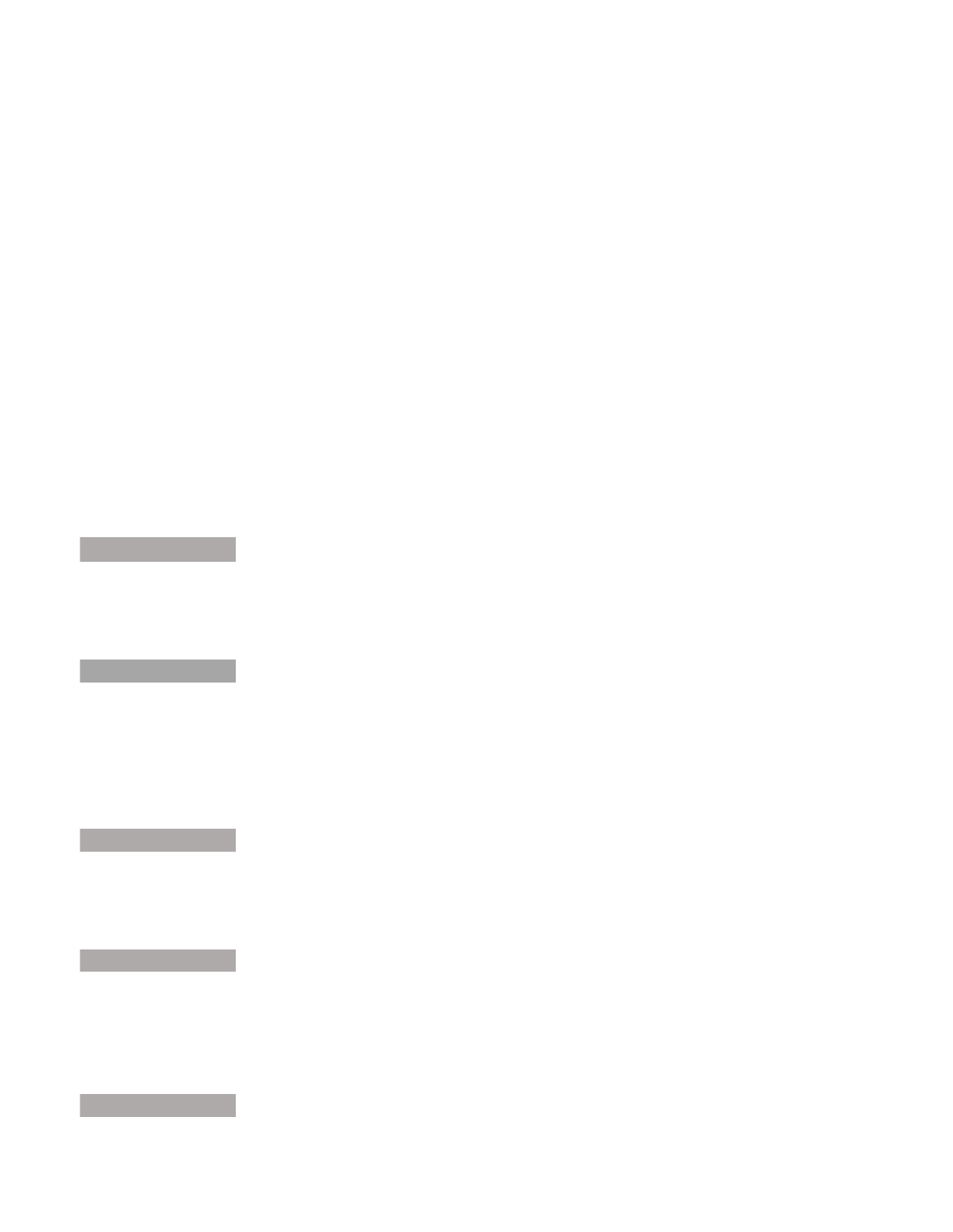**Contract Contract**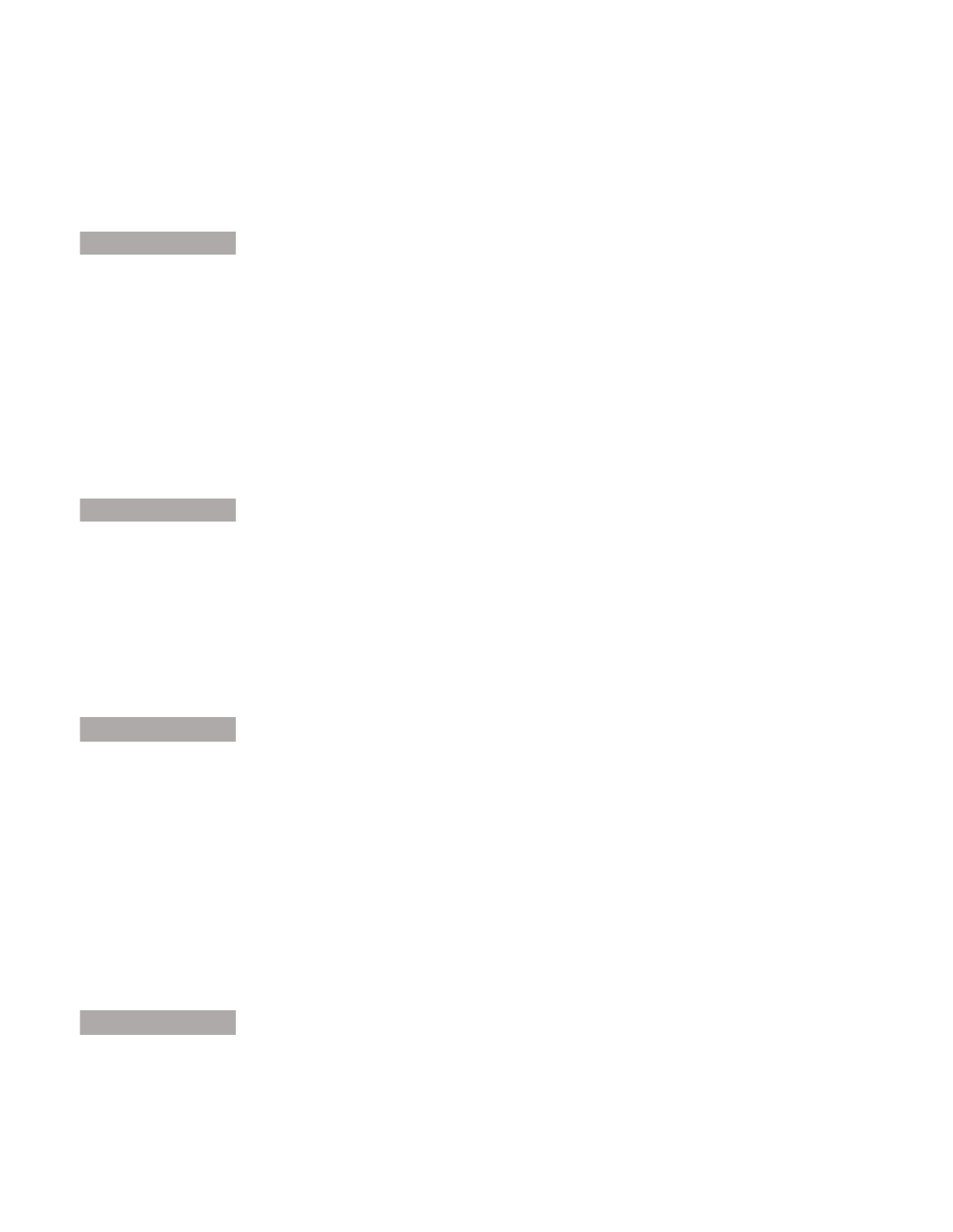$imes - 7:00$ 

Times - 7:00

### $rings$

| Home | 6:00 |
|------|------|
| Away |      |
| Home | 6:00 |
| Away |      |
| Away |      |
| Home | 6:00 |
| Away |      |
| Home | 6:00 |